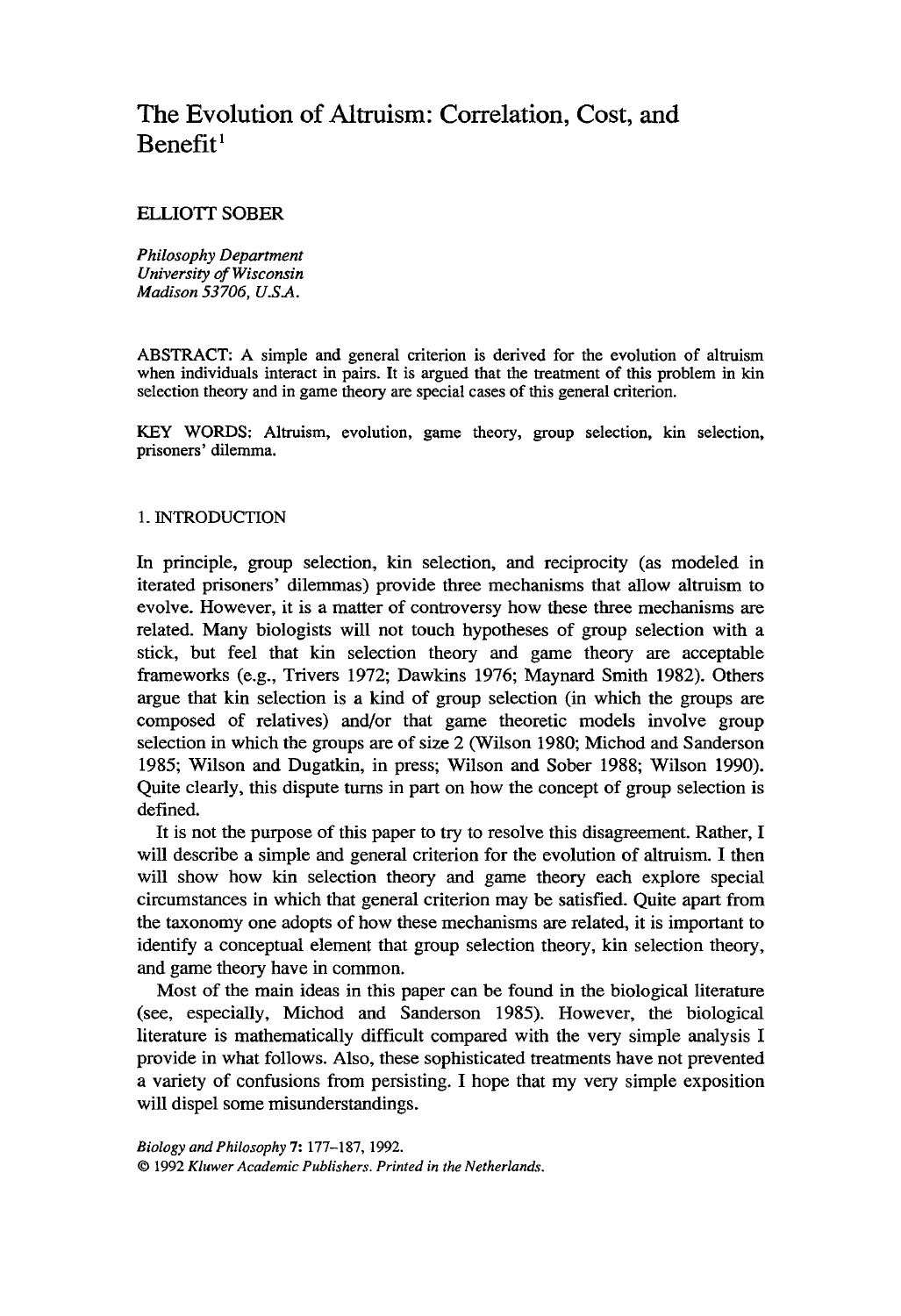#### **ELLIOTT** SOBER

When two individuals interact and one acts altruistically while the other acts selfishly, the immediate result of their interaction is that the former individual does worse than the latter. How it is nonetheless possible for the altruistic behavior to evolve is the fundamental puzzle that game theory, kin selection theory, and theories of group selection attempt to solve.

Assume that the individuals in a population are either altruists (A) or selfish (S). The behavior of altruists has two fitness consequences; altruists donate a benefit *b* to others and incur a cost to themselves of *c.* Selfish individuals make no such donations, although they can be recipients. Notice that an altruist *must* be a donor and *may* be a recipient, while a selfish individual *can't* be a donor and *may* be a recipient.

Altruism will evolve when the fitness of altruists  $[w(A)]$  exceeds the fitness of selfish individuals  $[w(S)]$ ; this is the standard assumption of heritability that is used in phenotypic models of natural selection. We will see that the criterion for  $w(A)$  >  $w(S)$  depends on two quantities: the correlation between interactors and the cost/benefit ratio.

## 2. THE UNSTRUCTURED CASE: EVERYONE INTERACTS WITH EVERYONE

Suppose that the population is composed of *n* altruists and some number of selfish individuals. Suppose that each altruist donates a benefit *b to every other individual in the population.* In this case, the fitnesses of the two traits are:

 $w(A) = (x-c) + (n-1)b$  $w(S) = x + nb$ .

In these expressions,  $x$  is a "baseline fitness." When altruists reduce their fitness by c units, this is a reduction from the fitness they would have had if they had not donated. In both expressions, the first addend describes the effect on the individual of its own phenotype, while the second describes the effect on the individual of the behaviors of others. An altruist receives donations from the *(n-1) other* altruists; a selfish individual receives donations from *all n* altruists.

Simple algebra shows that

(1)  $w(S) > w(A)$  if and only if  $c + b > 0$ .

This means that if donation confers a genuine benefit on the recipient  $(b > 0)$ and if it entails a genuine cost to the donor  $(c > 0)$ , then altruism cannot evolve. Proposition (1) also allows for altruism to decline in frequency when  $c < 0$ . A trait that benefits the donor will decline in frequency if it benefits the recipient *more* (Wilson 1990).

Alternatively, suppose that each altruist provides a *public good.* This means that the altruist's donation benefits everyone in the group, including the altruist who makes the donation. In this case, the fitnesses will be slightly different, but the prospects for the evolution of altruism are not much improved. The fitnesses now are: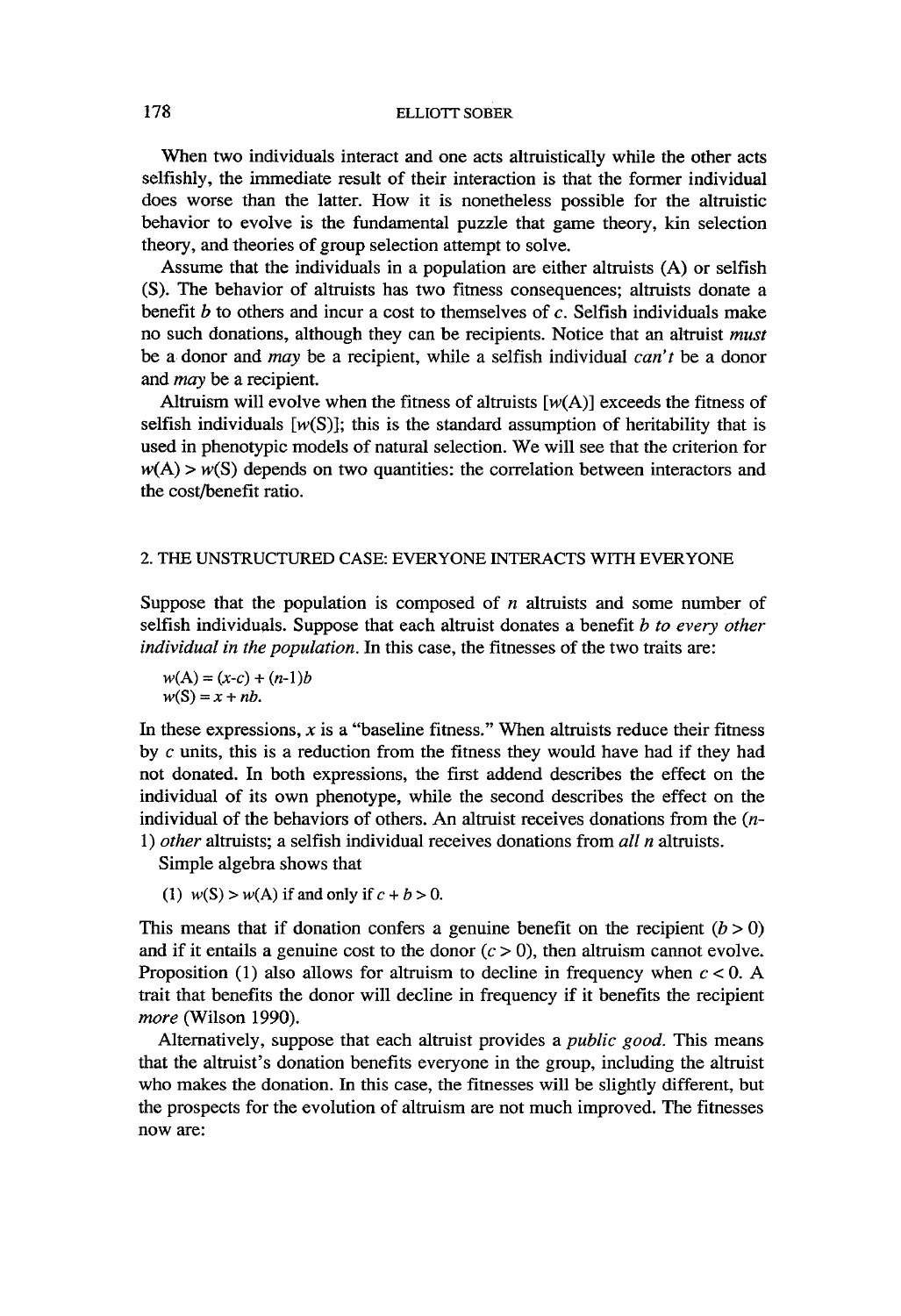$w(A) = (x-c) + nb$  $w(S) = x + nb$ .

## It follows that

 $w(S) > w(A)$  if and only if  $c > 0$ .

# 3. A GENERAL CRITERION WHEN THERE IS PAIR-WISE INTERACTION

Now let's introduce some structure into this population. Let the individuals pair up; whether this happens at random, or there is a tendency for similar individuals to pair with each other, I will discuss shortly. The paired individuals then engage in some sort of behavioral interaction that affects their fitnesses. In this interaction, an individual's fitness is influenced both by its own phenotype and by the phenotype of the individual with which it is paired. The payoffs to row are as follows:

You are paired with  
\nA  
\n
$$
x-c+b
$$
  
\nYou are  
\nS  
\n $x+b$   
\n $x$ 

When selfish individuals pair with each other, each receives a baseline fitness of x. When altruists pairs with selfish individuals, the altruists suffer the cost  $(c)$  of donation, and so their fitness is reduced to *x-c;* however, the selfish individuals in such pairs receive the benefit *(b)* donated by their associates and do not incur the cost of donation themselves. So selfish individuals who are paired with altruists have a fitness of  $x+b$ . Lastly, we must consider the fitness that altruists have when they pair with each other. In this case, altruists pay the cost of donation but also receive a benefit from the donation of their associates; so altruists paired with altruists have a fitness of *x-c+b.*

Notice that whenever an altruist and a selfish individual pair, the altruist always does worse than the selfish individual *(x-c < x+b,* on the assumption that  $b+c > 0$ ). However, we now will see that this fact does not settle whether altruism is overall less fit than selfishness when individuals interact after forming into pairs. A population with this structure differs in a fundamental way from the unstructured everyone-interacts-with-everyone arrangement described by (1).

Given the payoffs just described, the fitnesses  $w(A)$  and  $w(S)$  are as follows:

 $(2)$   $w(A) = (x-c+b)P(A/A) + (x-c)P(S/A)$  $w(S) = (x+b)P(A/S) + (x)P(S/S).$ 

Here P(S/A) is the probability that one individual in the pair is S, given that the other is A. Simple calculation shows that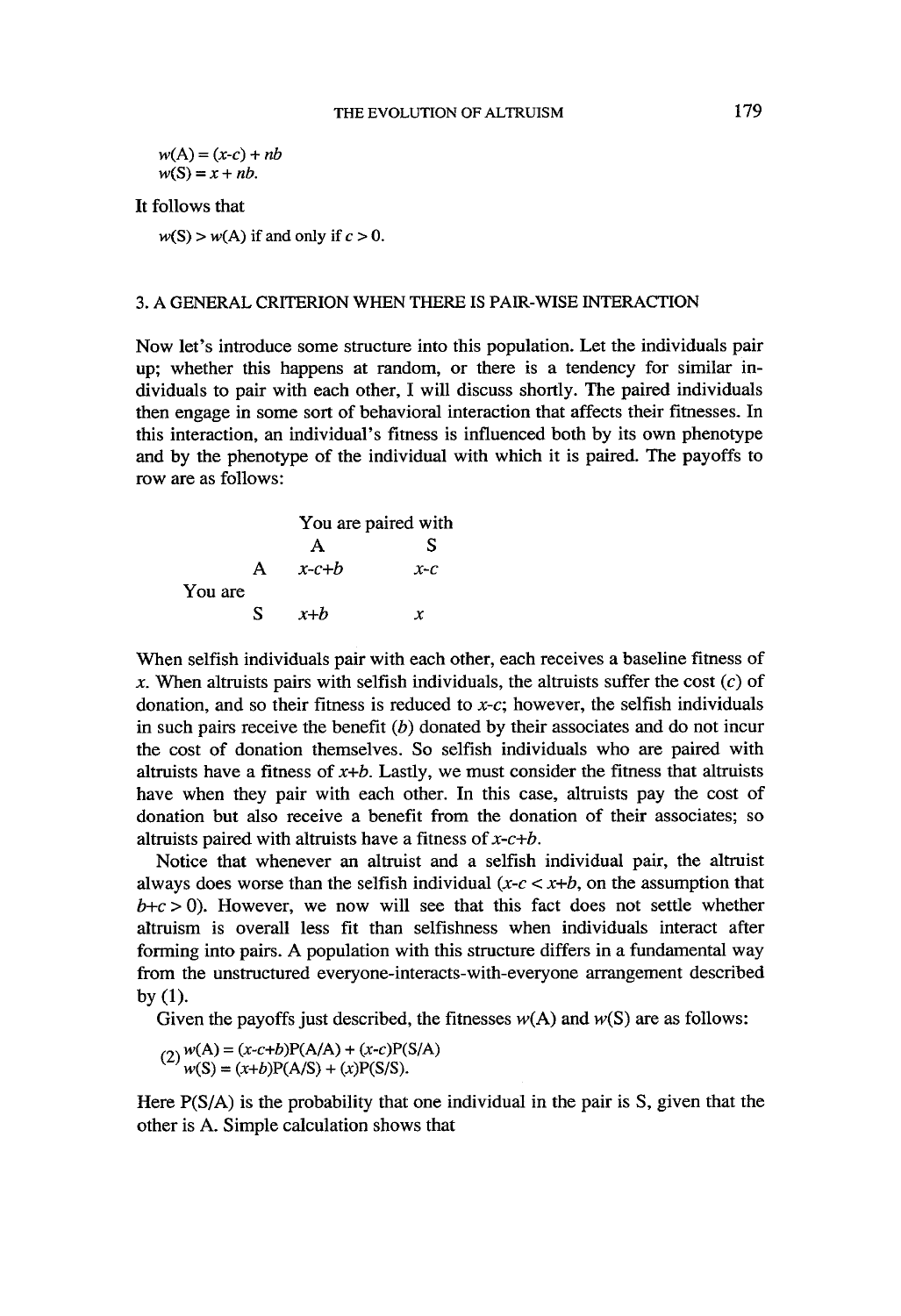(3)  $w(A) > w(S)$  if and only if  $P(A/A) - P(A/S) > c/b$ .

P(A/A)-P(A/S) is a familiar statistical quantity; it is the *correlation* of the phenotypes of the interacting individuals. If pairs form at random, then  $P(A/A) = P(A/S) = P(A)$  and the inequality reduces to  $0 > c/b$ . This means that one or the other of *b* and *c* must be negative if altruism is to evolve. This would happen if the "benefit" given away were actually a harm, or if the "cost" to self were negative (i.e., the effect on self were positive). But if there is genuine cost to donor and genuine benefit to recipient, altruism cannot evolve when pairs form at random.

At the other extreme is the case in which like always associates with like. If  $P(A/A) = 1$  and  $P(A/S) = 0$ , the inequality becomes  $b > c$ . In this case, altruism evolves precisely when the benefit to recipient exceeds the cost to donor.

Between these two extremes are different degrees of positive association. How should these be represented? Borrowing an idea from the theory of inbreeding, we can describe the frequencies of the three sorts of pairs as follows:

 $P(AA) = fp + (1-f)p^2$  $P(AS) = (1-f)2pq$  $P(SS) = fq + (1-f)q^2$ .

Here  $p = P(A)$  and  $q = P(S)$ . Just as in the theory of inbreeding, we imagine that *f* of the individuals with a given trait pair with individuals like themselves, and the remaining  $(1-f)$  individuals with that trait pair up at random. If  $f=1$ , we have the case in which like always pairs with like. If  $f=0$ , then pair formation is at random.

Using these expressions for the frequencies of the pairs, we can rewrite (3) as follows:

$$
P(A/A) - P(A/S) = P(AA)/P(A) - [1-P(SS)/P(S)]
$$
  
= [fp + (1-f)p<sup>2</sup>]/p - 1 + [fq + (1-f)q<sup>2</sup>]/q > c/b.

This simplifies to

 $(4)$ *f* > *c*/*b*.

The general condition for the evolution of altruism when individuals pair is that the degree of positive association between the phenotypes of the paired individuals must exceed the cost/benefit ratio (Eshel and Cavalli-Sforza 1982).

This means that when an altruistic behavior implies a particular cost/benefit ratio, conditions (3) and (4) describe how much correlation there must be between interactors if the behavior is to evolve. The more costly the donation (for a fixed benefit), the harder it is for the trait to evolve. And if the cost exceeds the benefit, *c/b* will be greater than 1. Since correlations have 1 as their maximum value, it is impossible for this sort of *hyperaltruism,* as we might call it, to evolve. Few of us would die to make someone smile. If our behavior were under the control of the kind of selection process described by (3) (a controversial assumption, to say the least), the reluctance to engage in hyperaltruism would be perfectly intelligible.

180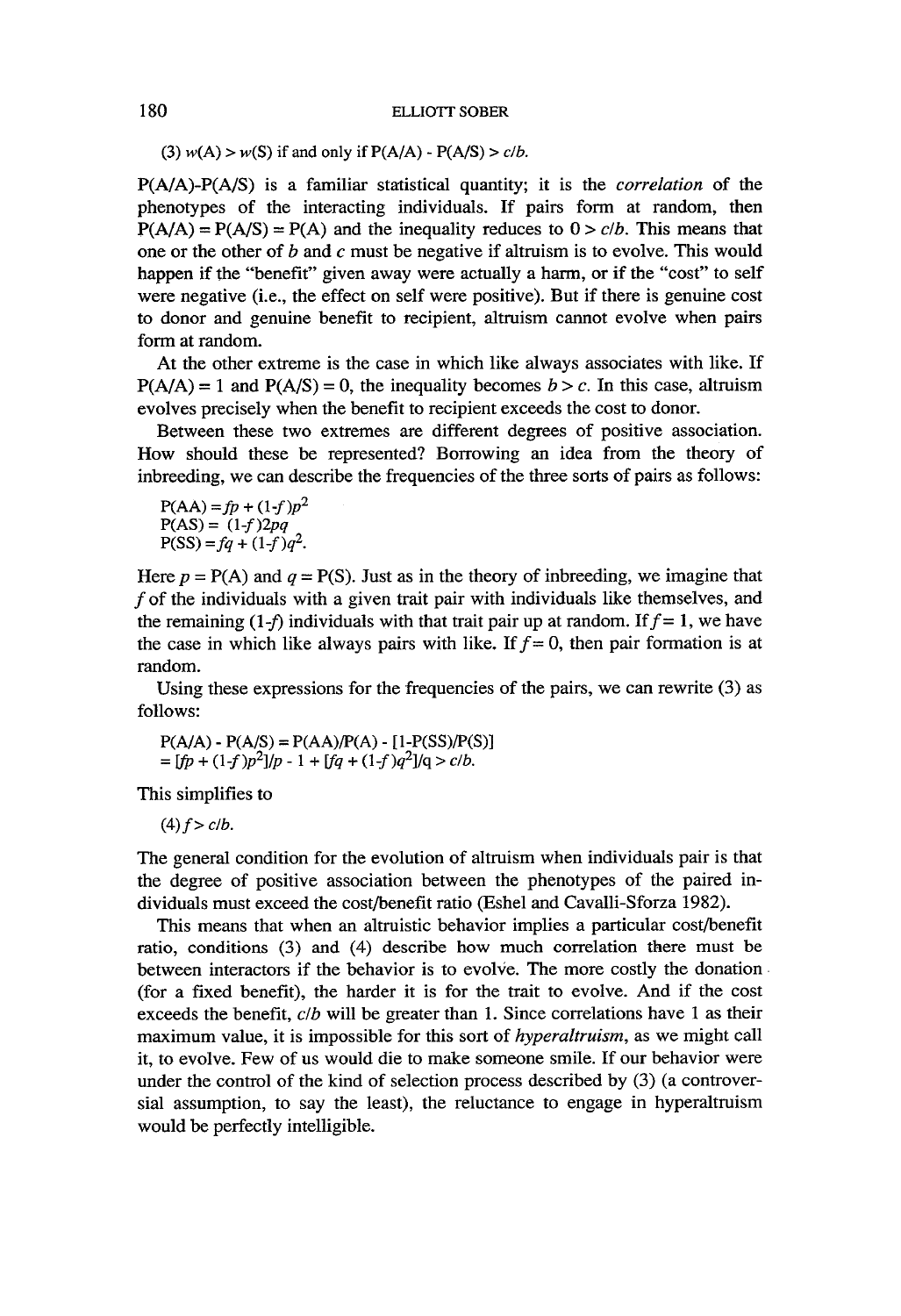Let's compare criteria (1) and (3). If c and *b* are both positive, then altruism cannot evolve if everybody interacts with everybody. However, altruism may be able to evolve when populations are subdivided into interacting pairs in which the interactors are correlated. Population structure makes all the difference.

## 4. KIN SELECTION

One way to effect the correlation between interactions needed for altruism to evolve is to have relatives form up into groups. This is the basic idea in Hamilton's (1964) theory of kin selection. When groups are composed of relatives, altruism can evolve because (or to the extent that) relatives resemble each other. It is not the common pedigree of the interactors that is decisive; rather, what is crucial is that kin pairing with kin can ensure that like pairs with like.

Condition (3) describes the general criterion for altruism to evolve when the population is structured into pairs. Now I shall explore the special case in which the pairs are full sibs. Hamilton characterized the coefficient of relatedness between full sibs as  $r = 1/2$ . Hamilton's inequality for the evolution of altruism in kin selection when the paired individuals are full sibs is  $1/2$  >  $c/b$ . We now will see that interactions exclusively between full sibs are characterized by  $P(A/A) - P(A/S) = 1/2$ , if the population is randomly mating and inheritance follows a simple symmetrical pattern.

Let us suppose that AxA parents produce 100% A offspring, AxS parents produce 50% A and 50% S offspring, and that SxS parents produce 100% S offspring. This is sometimes called a haploid sexual mode of inheritance. If p is the frequency of A among the parents and mating is at random, then the frequency (before selection) of the three types of offspring sib groups is

 $P(AA) = p^2 + pq/2$  $P(AS) = pq$  $P(SS) = q^2 + pq/2.$ 

This departure from Hardy-Weinberg frequencies is the result of the fact that sibs tend to resemble each other. However, note that the frequencies of A and S among the sibs (before selection) does not depart from the parental frequencies  $(P(A) = P(AA) + P(AS)/2 = p$  and  $P(S) = P(SS) + P(AS)/2 = q$ . These unconditional probabilities allow us to define the following conditional probabilities:

 $P(A/A) = P(AA)/P(A) = (p^2 + pq/2)/p = p + q/2$  $P(S/S) = P(SS)/P(S) = (q^2 + pq/2)/q = q + p/2.$ 

Substituting these conditional probabilities into (2), we obtain

 $w(A) = (x+b-c)(p+q/2) + (x-c)(q/2)$  $w(S) = (x+b)(p/2) + x(q + p/2).$ 

Simple algebra then entails that

(5) When interactions are exclusively between full sibs,  $w(A) > w(S)$  if and only if  $1/2 > c/b$ .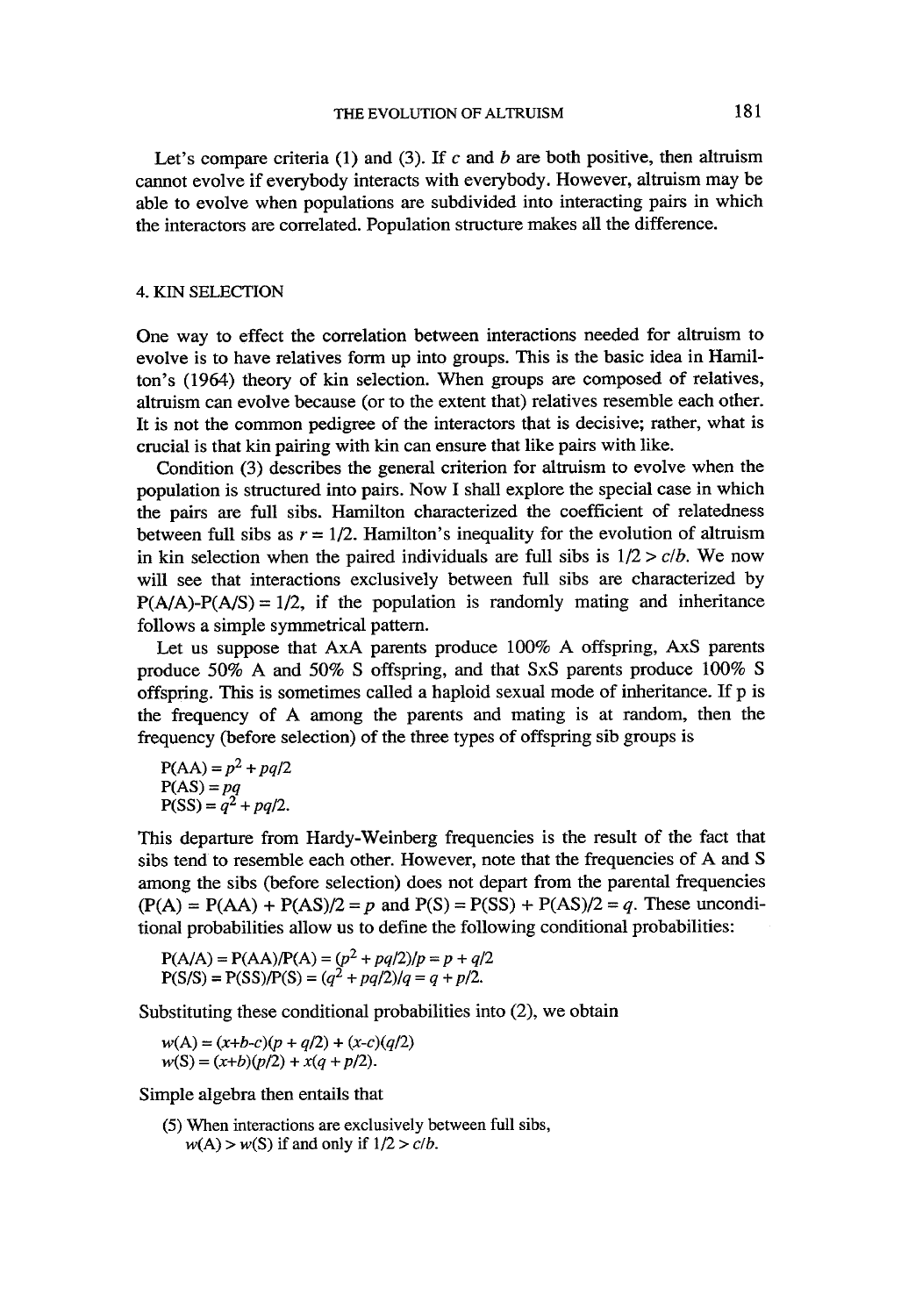#### ELLIOTT SOBER

It is worth noting that the evolution of altruism in the model just considered is governed by a *frequency independent criterion.* With random mating and symmetric inheritance,  $P(A/A)-P(A/S)=1/2$ , regardless of whether A is common or rare. If *x, c,* and *b* have fixed values, then either A cannot increase under selection, or it goes all the way to fixation.<sup>2</sup> For the sake of contrast, I describe in the Appendix a simple genetic model of this situation in which the criterion for the evolution of altruism *is frequency dependent.*

Informal discussion of Hamilton's inequality  $r > c/b$  for the case of full sibs often includes remarks like "full sibs share half their genes." Although this will be true in special cases, it is not true in general. A population in which natural selection has destroyed lots of variation may be such that all individuals are *very* similar to each other, and full sibs are even more so (Dawkins 1979). In addition, for altruism to evolve, it really does not matter how overall similar full sibs are to each other. What matters is the quantity P(A/A)-P(A/S), where *A* and S are the two phenotypes (or the genes coding for them); the rest of the genome is quite irrelevant.

Two other imprecise renditions of Hamilton's inequality bear mention. The first is the suggestion that what is criterial is the probability that one sib will be altruistic if the other one is. I hope it is clear that P(A/A) is *not* the relevant quantity. It is true that in the model we have considered,  $P(A/A) = p + q/2$  (if selection is ignored), which approaches  $1/2$  as p approaches 0. However,  $P(A/A)$ increases as A evolves. As noted above, proposition (5) gives a frequency independent criterion for the evolution of altruism.

The second mistake is the idea that the criterial quantity is the difference between the probability that two sibs will be altruists and the probability that two randomly selected members of the population will be altruists. If altruism is common, it will be impossible for this quantity to be as large as 1/2; yet, for all that,  $P(A/A)-P(A/S) = 1/2$  for full sibs, when mating is random and inheritance is symmetrical.

# 5. RECIPROCAL ALTRUISM IN ITERATED PRISONERS' DILEMMAS

In the pair-wise interactions considered so far, individuals do *not* pair at random (if altruism is to evolve) and they interact with each other *once.* I now will consider a different situation, one in which the individuals pair at random but interact with each other repeatedly. The pairs of individuals play an  $n$ -round iterated Prisoners' Dilemma. On each move they can either cooperate (be altruistic) or defect (be selfish). $3$  The payoffs on each move are given in the previous payoff matrix. How well an individual does in this *n* round game depends on the strategy he or she follows and on the strategy followed by the other individual in the pair.

One possible strategy an individual might follow is to act selfishly on every move. This unconditional strategy is called ALLD ("always defect"). Individuals may follow other, more complicated, strategies. Axelrod (1984)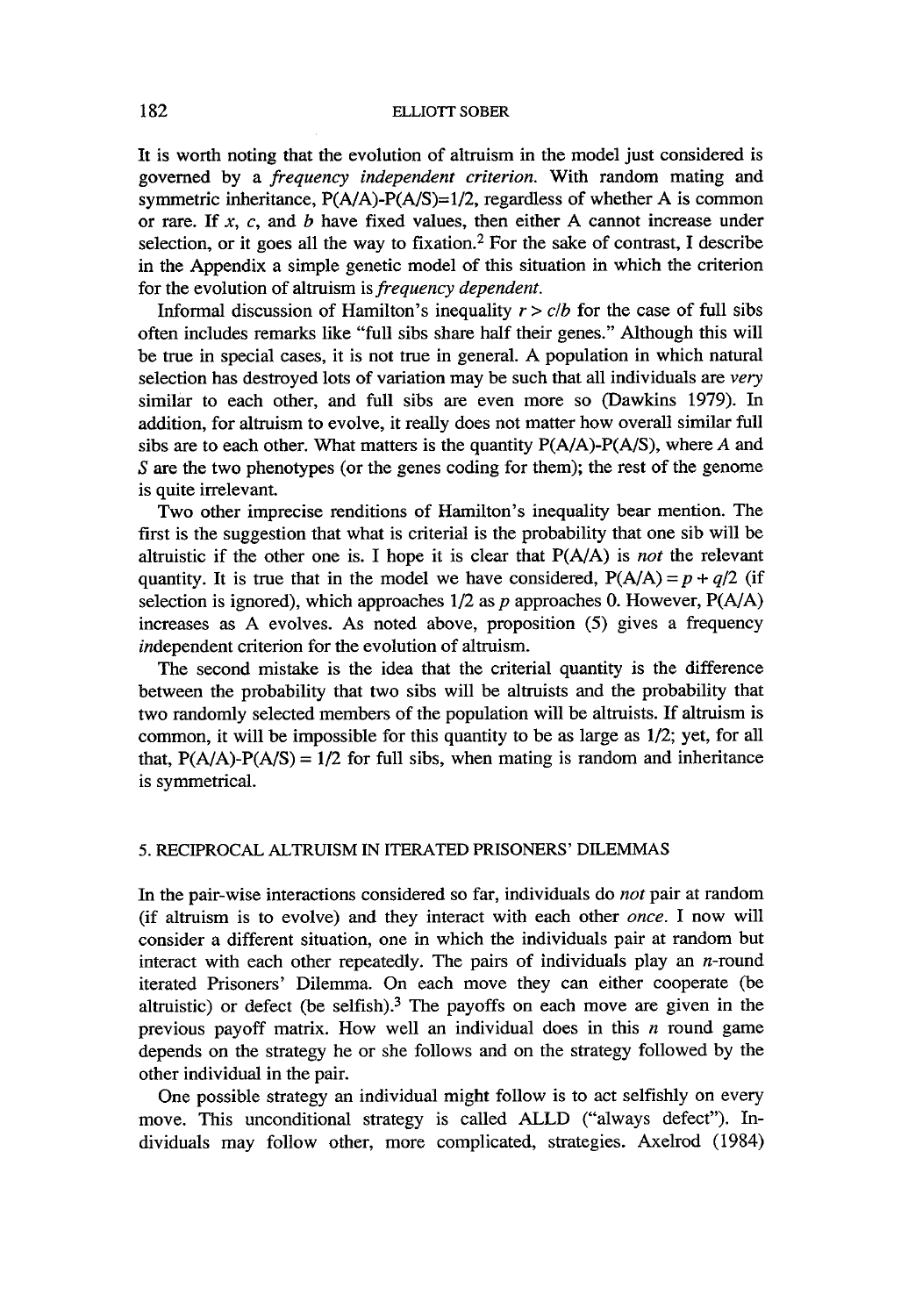examines the properties of the strategy TIT-FOR-TAT (TFT). An individual playing **TFT** will cooperate (i.e., be altruistic) on the first move and then will do on the next move whatever his or her partner did on the previous move. So when the two individuals in a pair both play TFT, both cooperate on every move.

TFT is a strategy that involves *reciprocity* (Trivers 1972). If the opponent cooperates, TFT does the same on the next move; but if the opponent defects, TFT follows suit. TFT involves a form of conditional altruism.

Let us consider a population in which everyone follows either TFT or ALLD. Individuals pair and then play against their partners for *n* moves. The three sorts of pairs and the sequences of moves that occur within them are as follows:

| TFT AAA<br>TFT AAA       |  |  |
|--------------------------|--|--|
| TFT ASS<br>ALLD S S S    |  |  |
| ALLD S S S<br>ALLD S S S |  |  |

Notice that even if individuals pair at random, there still is an enormous amount of correlation between altruistic and selfish *behaviors* (Michod and Sanderson 1985; Wilson and Dugatkin, in press). The only time altruistic and selfish behaviors co-occur is during the first round of a game between someone playing TFT and someone playing ALD.

We now can define the fitness of each strategy as follows:

 $w(TFT) = n(x+b-c)P(TFT/TFT) + [x-c + (n-1)x]P(ALLD/TFT)$  $w(ALLD) = nxP(ALLD/ALLD) + [x+b+(n-1)x]P(TFT/ALLD).$ 

If pairs form at random,  $P(TFT/TFT) = P(TFT/ALLD) = p$  and  $P(ALLD/ALLD)$  $= P(ALLD/TFT) = q$ . In this case  $w(TFT) > w(ALLD)$  if and only if

 $n(x+b-c)p + [(x-c) + (n-1)x]q > nxq + [x+b + (n-1)x]p$ .

This simplifies to

(6)  $w(TFT) > w(ALLD)$  if and only if  $p(n-1) > c/b$ .

Notice that for fixed benefits and costs, whether TFT will be fitter than ALLD depends on the frequencies of the strategies and on the length of the game. In particular, making TFT common (increasing  $p$ ) and making the game longer (increasing *n)* both favor the evolution of TFT.

Let's consider an example. Suppose  $x=1$ ,  $c=1$ , and  $b=4$ ; then the payoff matrix for each move of the *n* round game becomes:

> You are paired with  $\begin{matrix} A & S \\ 4 & 0 \end{matrix}$ A 4 0 You are S **5** 1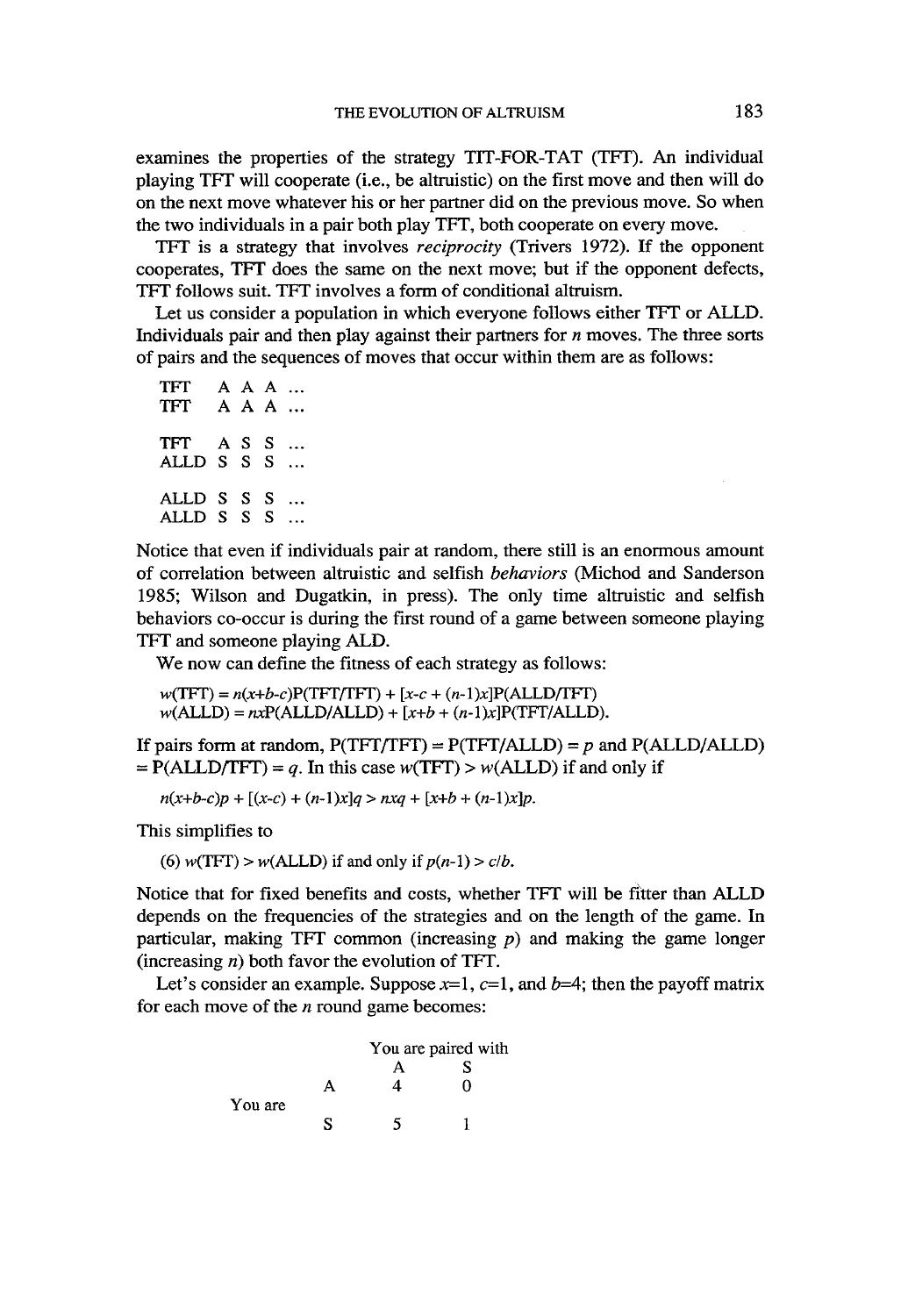#### ELLIOTT **SOBER**

If there are fifteen rounds in each pair-wise interaction *(n=15),* criterion (6) becomes  $w(TFT) > w(ALLD)$  if and only if  $p > 1/56$ . When TFT is very rare, it cannot evolve, but once it crosses the threshold of  $p = 1/56$ , it goes all the way to fixation.

We can calculate the payoffs to each strategy in the fifteen round game from the above payoff matrix that describes the consequences of each move:

|         |      | You are paired with |      |  |
|---------|------|---------------------|------|--|
|         |      | TFT                 | ALLD |  |
| You are | TFT  | 60                  | 14   |  |
|         | ALLD | 19                  | 15   |  |

The accompanying figure describes the fitness functions for the two strategies entailed by this payoff matrix. Note that there is an (unstable) equilibrium point at  $p = 1/56$ .



Axelrod (1984) interprets the facts represented in Figure 1 to mean that TFT can evolve when a population of ALLD players is invaded by a *cluster* of TFTers. <sup>4</sup> A single mutant TFTer cannot cause the trait to evolve; but if several mutant or migrant TFTers enter the ALLD population together, this may create a frequency of TFT greater than the threshold value of  $p$ .

Notice that when  $n=1$ , criterion (6) entails that altruism cannot evolve (since  $c > 0$ ). This describes the case in which there is random pair formation and the individuals interact only once. But when the interactions are repeated, a cooperative strategy like TFT can evolve even when pair formation is at random.

Criterion (3) says that if altruists and selfish individuals pair at random, then altruism cannot evolve (assuming that  $c,b > 0$ ). But criterion (6) says that if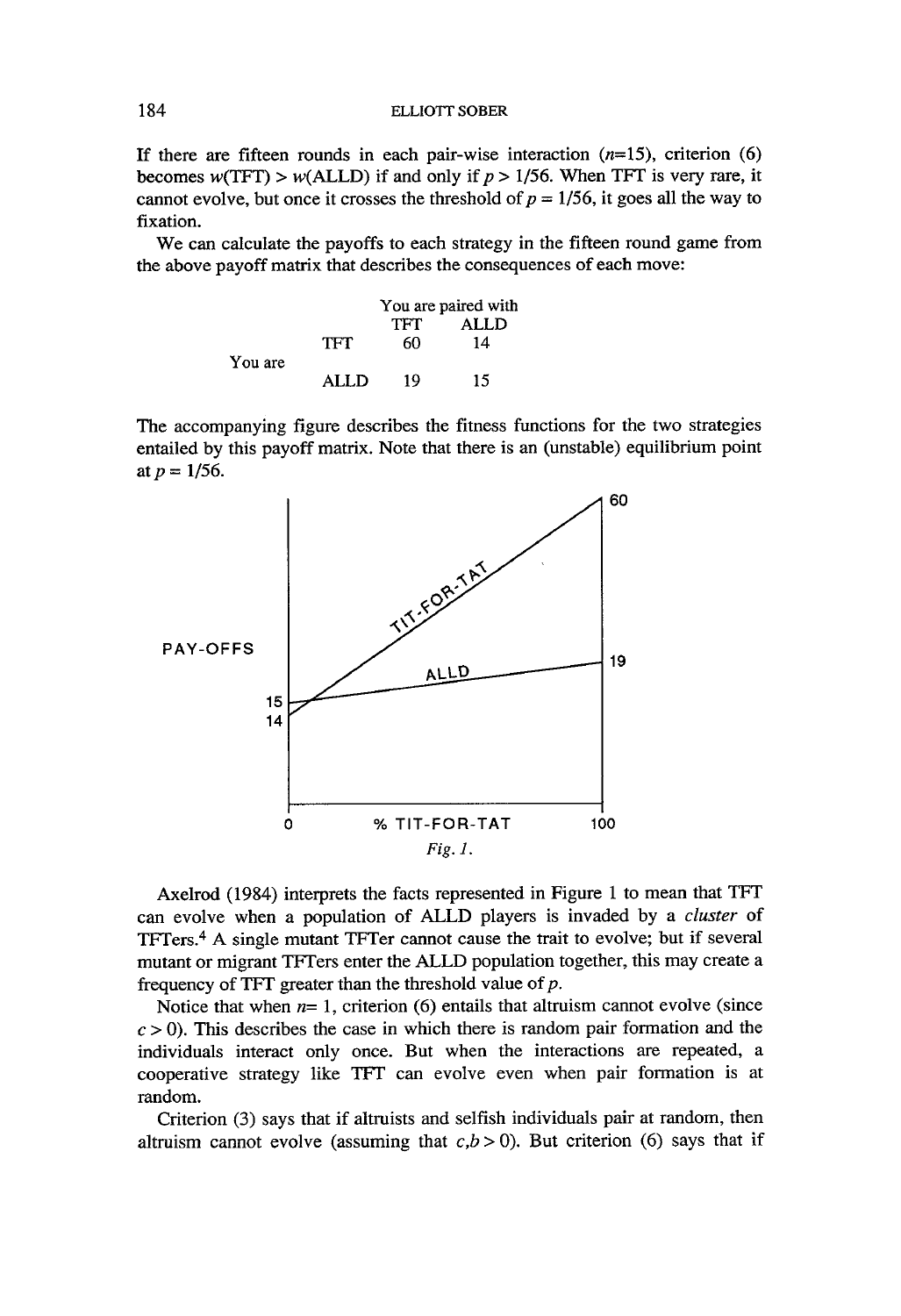TFTers and ALLDers pair at random, TFT can evolve. There is no contradiction here, since when TFTers and ALLDers pair at random in extended games, there is a correlation between altruistic and selfish *behaviors.* Once again, the degree of positive association between the behaviors of the two interactors is of the essence in determining whether altruism will evolve.

### 6. CONCLUDING REMARKS

Proposition (3) specifies a general criterion for altruism to evolve when the population is structured into pairs. Proposition (5) describes the special case in which the paired individuals are full sibs. Proposition (6) describes the special case in which individuals pair at random and play TFT or ALLD in an *n* round prisoners' dilemma.

Proposition (3) easily can be generalized to the case in which groups are of size *m* (Wilson 1980). And even for the case considered here of  $m = 2$ , there is more to kin selection and game theory than the two cases described in propositions (5) and (6). In addition, I have assumed that the costs and benefits entailed by a behavior are independent of what the other player in the pair does; an altruistic act costs the donor *c* units of fitness, regardless of whether the other player behaves altruistically or selfishly; this is the simple case of "additive" rather than "synergistic" payoffs (Maynard Smith 1989, p. 168). In spite of all these limitations, I hope that the preceding exploration has been instructive. They illustrate how the evolution of altruism depends on the costs and benefits of the behaviors considered and on the degree of correlation that obtains among the interacting individuals. This is the fundamental criterion that kin selection, reciprocal altruism, and group selection all must satisfy.

# APPENDIX

Section 4 described the evolution of altruism when interactions are between full sibs and inheritance is governed by a set of symmetric phenotypic rules. I now will derive a criterion for the full sib case in which altruism is controlled by a single dominant gene.

Consider a diploid population in which individuals who are *aa* or *as* are altruistic (i.e., they have the *A* phenotype) and individuals who are *ss* are selfish (S). As always, the *a* gene will increase in frequency precisely when  $w(a)$  >  $w(s)$ . The allelic fitnesses are as follows:

 $w(a) = P(a)w(aa) + P(s)w(as) = w(A)$  $w(s) = P(s)w(ss) + P(a)w(as) = P(s)w(S) + P(a)w(A).$ 

This means that  $w(a) > w(s)$  if and only if  $w(A) > w(S)$ . The altruistic gene *(a)* evolves precisely when the altruistic phenotype *(A)* has the higher fitness.

It follows that  $w(a) > w(s)$  precisely when  $P(A/A) - P(A/S) > c/b$ . We now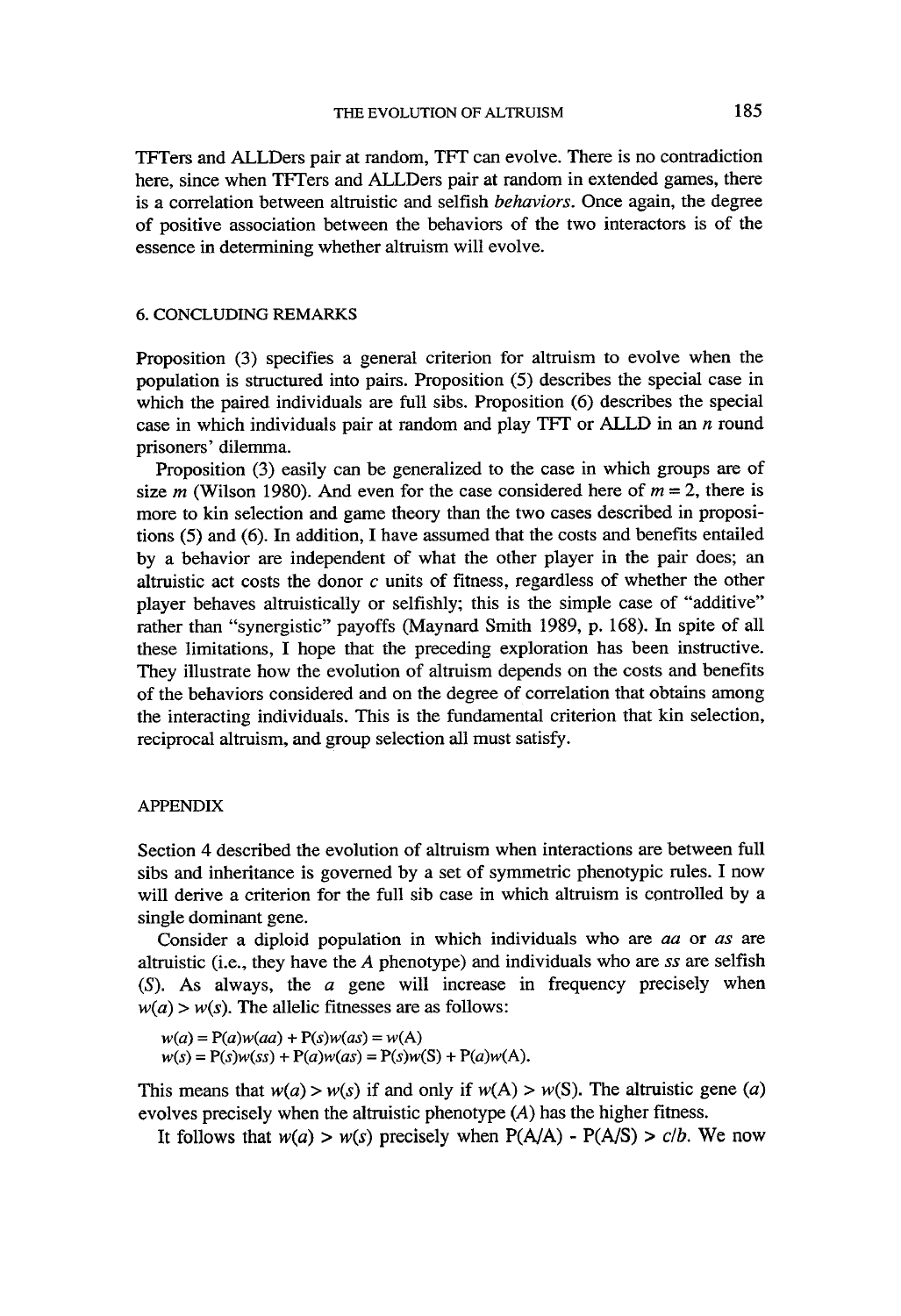need to evaluate  $P(A/A) - P(A/S)$  when interactions are between full sibs. The value of each term is frequency dependent:

 $P(A/A) = 1$  when *a* is common.  $P(A/A) = 1/2$  when a is rare.  $P(A/S) = 3/4$  when *a* is common.  $P(A/S) = 0$  when *a* is rare.

 $P(A/A) - P(A/S) = 1/2$  when the *a* gene is rare, but  $P(A/A) - P(A/S) = 1/4$  when *a* is common. So the criterion for altruism to evolve *is frequency dependent* (but compare Dawkins 1976, p. 288).

This means that the model has three possible solutions. If  $1/2 < c/b$ , selfishness will go to fixation; if  $1/2$  >  $c/b$  >  $1/4$ , the two traits evolve to a stable polymorphism; *if 1/4 > c/b,* altruism goes to fixation.

## **NOTES**

 $<sup>1</sup>$  My thanks to James Crow, Carter Denniston, Lee Dugatkin, David Wilson, and an</sup> anonymous referee of this journal for helpful discussion.

 $2$  Of course, if c and b change values as A evolves, then the population may evolve to a stable polymorphism. The point is that with constant costs and benefits and the mode of inheritance specified, no stable polymorphism is possible.

<sup>3</sup> Wilson and Dugatkin (in press) observe that there is an equivalence between "cooperation" as discussed in game theory and "altruism" as used in kin selection theory, contrary to the distinction that some authors have drawn between the two concepts (e.g., Trivers 1985).

4 Axelrod (1984) maintains that TFTers invading a population of ALLDers must interact with each other more often than would occur if interactions were at random. As the above example shows, this is not necessary. See Sober (forthcoming) for further discussion.

## **REFERENCES**

Axelrod, R.: 1984, *The Evolution of Cooperation,* Basic Books, New York.

- Dawkins, R.: 1976, *The Selfish Gene,* 2nd edition, 1989, Oxford University Press, Oxford.
- Dawkins, R.: 1979, 'Twelve Misunderstandings of Kin Selection', *Zeitschrift fr Tierpsychologie 51,* 184-200.
- Eshel, I. and L. Cavalli-Sforza: 1982, 'Assortment of Encounters and Evolution of Cooperativeness', *Proceedings of the National Academy of Sciences USA 79,* 1331-1335.
- Hamilton, W.: 1964, 'The Genetical Evolution of Social Behavior', *Journal of Theoretical Biology 7, 1-52.*

Maynard Smith, J.: 1989, *Evolutionary Genetics,* Oxford University Press, Oxford.

- Michod, R. and M. Sanderson: 1985, 'Behavioral Structure and the Evolution of Cooperation', in J. Greenwood and M. Slatkin (eds.), *Evolution: Essays in Honor of John Maynard Smith,* Cambridge University Press, Cambridge.
- Sober, E.: forthcoming, 'Stable Cooperation in Iterated Prisoners' Dilemmas', *Economics and Philosophy*
- Trivers, R.: 1972, 'The Evolution of Reciprocal Altruism', *Quarterly Review of Biology* 46, 35-57.